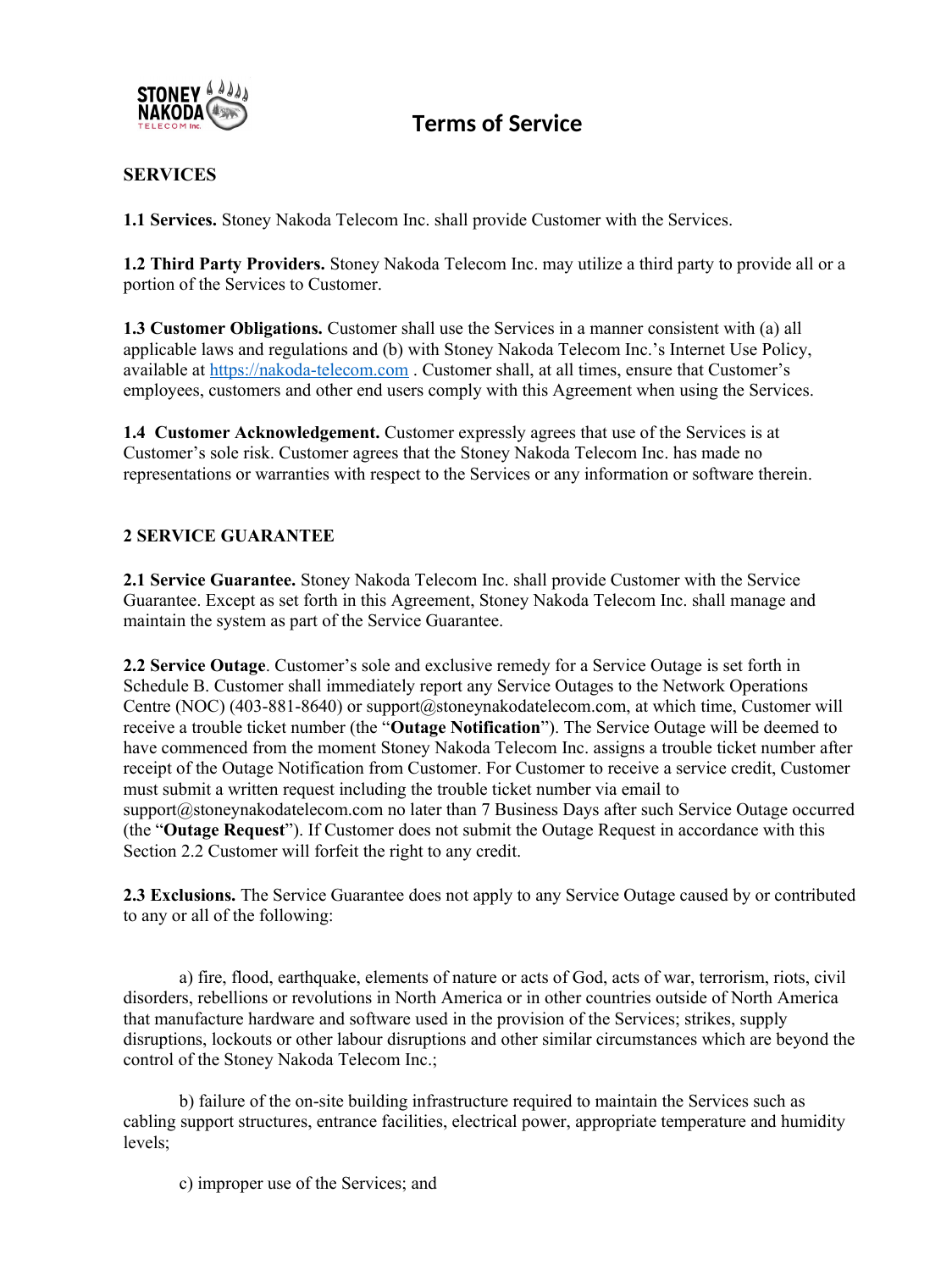

d) any Service Outage caused by an act or omission of the Customer.

## **3 TERM, RENEWAL AND TERMINATION**

**3.1 Agreement Term.** This Agreement shall be effective from Effective Date and shall terminate once notice of termination has been provided by one party to the other pursuant to this Section 4 (the "**Agreement Term**"). If either party terminates this Agreement in accordance with this Section 4, Stoney Nakoda Telecom Inc. shall terminate the Services and Customer shall immediately pay any outstanding Payments.

**3.2 Initial Service Term.** The term for the Services shall be set forth in Schedule C of this Agreement, commencing on the last date of installation of Services for all specified locations; provided, however, that Customer remains obligated to make payments related to locations where installation is complete and Services are being provided (the "**Initial Service Term**").

**3.3 Renewal Term.** Following the Initial Service Term, the Services shall be automatically renewed for an additional 1 month unless either party sends a written notice of termination thirty days prior to the end of the current term (the "**Renewal Term**" together with the Initial Service Term, the "**Service Term**").

**3.6 Termination by Stoney Nakoda Telecom Inc.** The Stoney Nakoda Telecom Inc. has the right to terminate this Agreement in the following event:

a) with five days' notice in writing of such termination if the Customer is in breach of any of its obligations in this Agreement, including violation of the Customer's obligations with respect to the Services in Section 1, violation of the Customer's obligations with respect to the Equipment in Section 4, failure of Customer to make Payments in accordance with Section 5;

### **4 EQUIPMENT**

**4.1 Equipment.** As part of the Services, Stoney Nakoda Telecom Inc. may furnish radios, routers and other equipment (collectively, the "**Equipment**") for rent to the Customer during the Agreement Term. At all times the Equipment remains the property of the Stoney Nakoda Telecom Inc. Stoney Nakoda Telecom Inc. will maintain the Equipment; provided, however, that if certain Equipment requires repair or replacement due to an act or omission by the Customer, or events within the control or responsibility of Customer, then Stoney Nakoda Telecom Inc., in its sole discretion, acting reasonably and in good faith, may require Customer to reimburse Stoney Nakoda Telecom Inc. for the costs of any repair or replacement of the Equipment and related labour costs.

**4.3 Customer Obligations.** Customer shall not alter, remove, move or otherwise tamper with or damage the Equipment. Customer hereby permits the Stoney Nakoda Telecom Inc. and its employees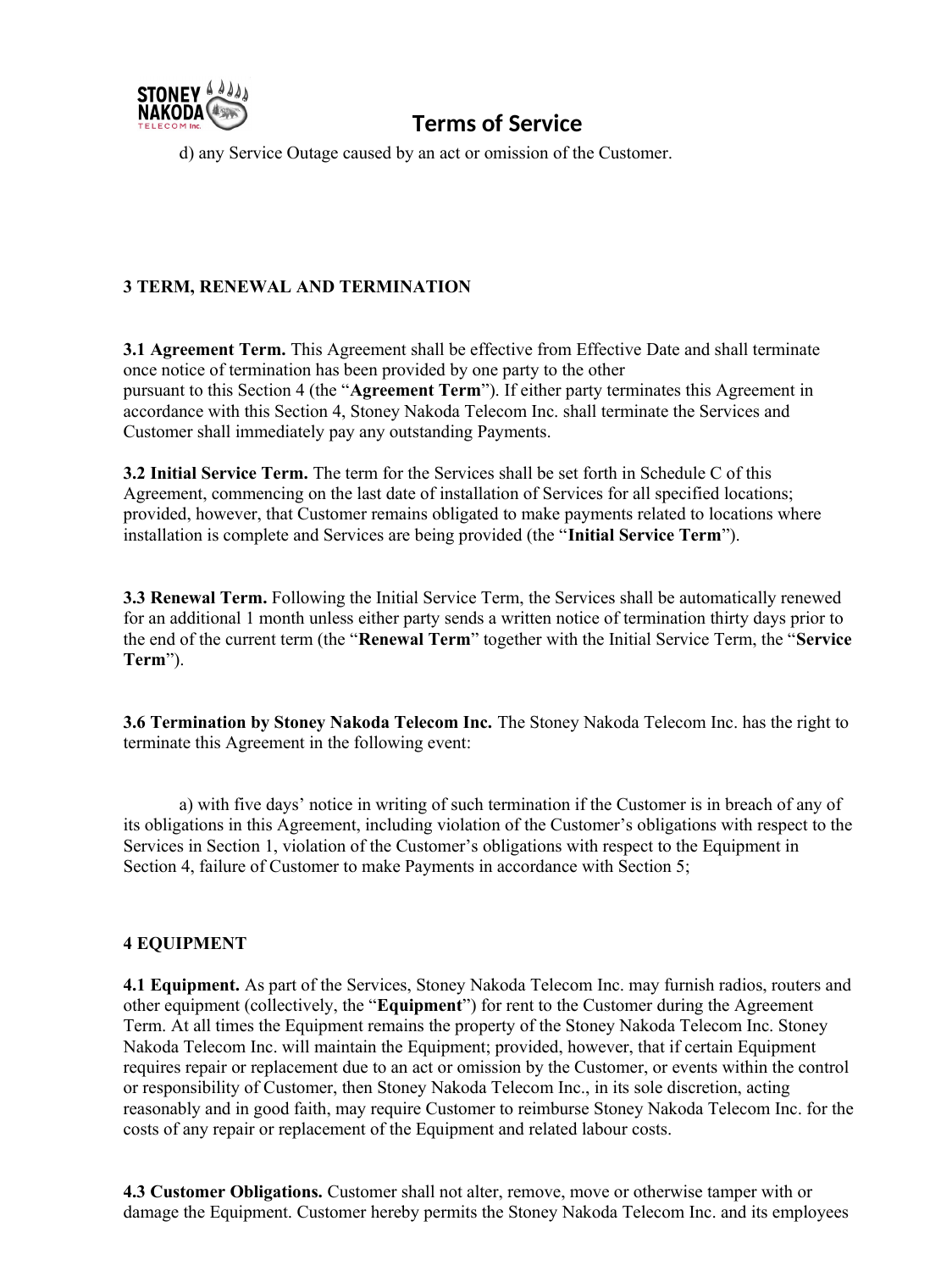

and representatives with authorization to access, alter, remove and move the Equipment. If Customer is aware, or has any reason to suspect, that the Equipment has been damaged or tampered with, Customer shall immediately inform Stoney Nakoda Telecom Inc.

## **5 PAYMENTS**

**5.1 Payments.** The Customer shall pay to the Stoney Nakoda Telecom Inc. the amounts set out in Schedule C of this Agreement (the "**Payments**"). This Agreement and the pricing for the Services set out herein are subject to satisfactory site surveys by the Stoney Nakoda Telecom Inc.

**5.2 Invoices.** Customer shall pay all invoices net thirty days from the date of invoice, without deduction or set off including all applicable sales and use taxes identified on the invoice. In the event of payment:

a) 60 days or more after the due date, Stoney Nakoda Telecom Inc. shall suspend Services until Customers pays all amounts owing under the invoice, or as mutually agreed by the parties.

## **6 INDEMNITY**

**6.1 Indemnity.** Customer shall indemnify and defend Stoney Nakoda Telecom Inc. against any and all liability, claims or demands relating to the Customer's use of the Services, including any failure by Customer to comply with its responsibilities and acknowledgements in this Agreement.

**6.2 Customer Responsibility for Children.** Stoney Nakoda Telecom Inc. will not monitor nor control the information accessed by individual users. If Customer allows children to access or utilize the Services, Customer shall assume all responsibility for monitoring any children it allows to use the Services and shall indemnity the Stoney Nakoda Telecom Inc. accordingly as provided in this Section 7.

## **7 LIMITATION OF LIABILITY**

**7.1** EXCEPT AS EXPRESSLY PROVIDED IN THIS AGREEMENT AND TO THE MAXIMUM EXTENT PERMITTED BY APPLICABLE LAW, STONEY NAKODA TELECOM INC. MAKES NO REPRESENTATIONS OR WARRANTIES, CONDITIONS OR GUARANTEES, EXPRESS OR IMPLIED (WHETHER ARISING UNDER COMMON LAW, STATUTE, COURSE OF DEALING OR TRADE, OR OTHERWISE) RELATING TO THE SERVICES, INCLUDING ANY IMPLIED WARRANTY OR CONDITION OF QUALITY, MERCHANTABILITY, OR FITNESS FOR A PARTICULAR PURPOSE OR THAT THE SERVICES WILL BE UNINTERRUPTED OR ERROR FREE. NO WRITTEN OR ORAL INFORMATION OR ADVICE GIVEN BY THE STONEY NAKODA TELECOM INC. OR ITS EMPLOYEES OR REPRESENTATIVES WILL CREATE ANY REPRESENTATION, WARRANTY OR CONDITION.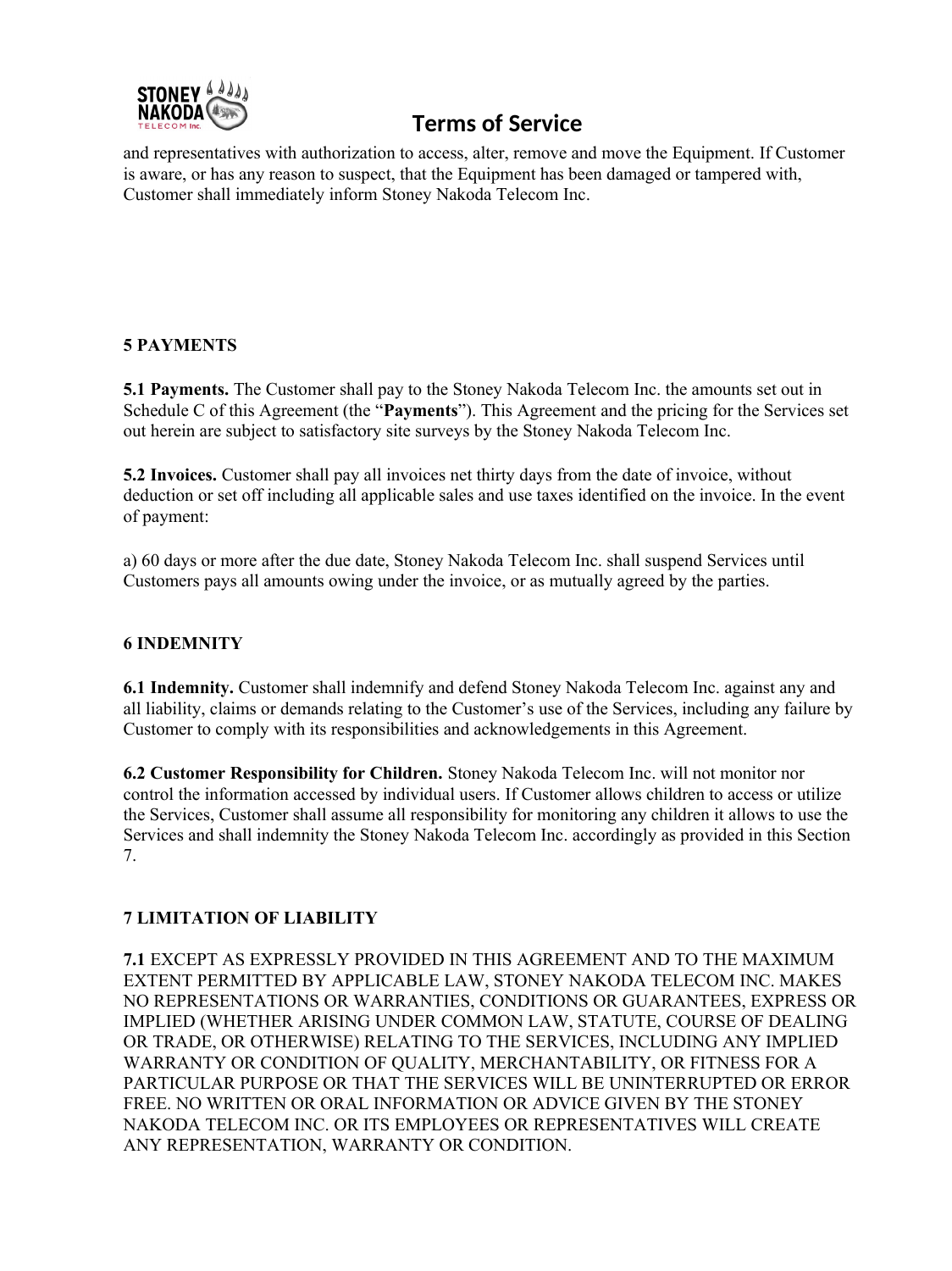

**7.2** NOTWITHSTANDING ANYTHING ELSE IN THIS AGREEMENT, IN NO EVENT WILL STONEY NAKODA TELECOM INC.'S AGGREGATE LIABILITY TO CUSTOMER EXCEED THE AMOUNT PAID BY CUSTOMER TO STONEY NAKODA TELECOM INC. FOR THE ONE MONTH OF SERVICES PRECEDING THE NOTIFICATION OF ANY CLAIM BY CUSTOMER.

**7.3** Without limiting the generality of the preceding statements, Stoney Nakoda Telecom Inc. shall not be liable for any loss, injury, claim, liability or damage of any kind including indirect, incidental, loss of profit, compensatory or punitive damages resulting in any way from:

a) errors in or omissions from the Services or any materials included therein;

b) the unavailability or interruption of the Services or any features thereof or any materials included therein from Customer;

c) Customer's use of their equipment in connection with the Services; and

d) the content of materials retrieved from or sent to any other party through use of the Services.

**7.4** Customer acknowledges that if third parties provide information, software, communication links and other content that may be accessed through the Services, then the provisions of Section 7.3 apply to such third-party content.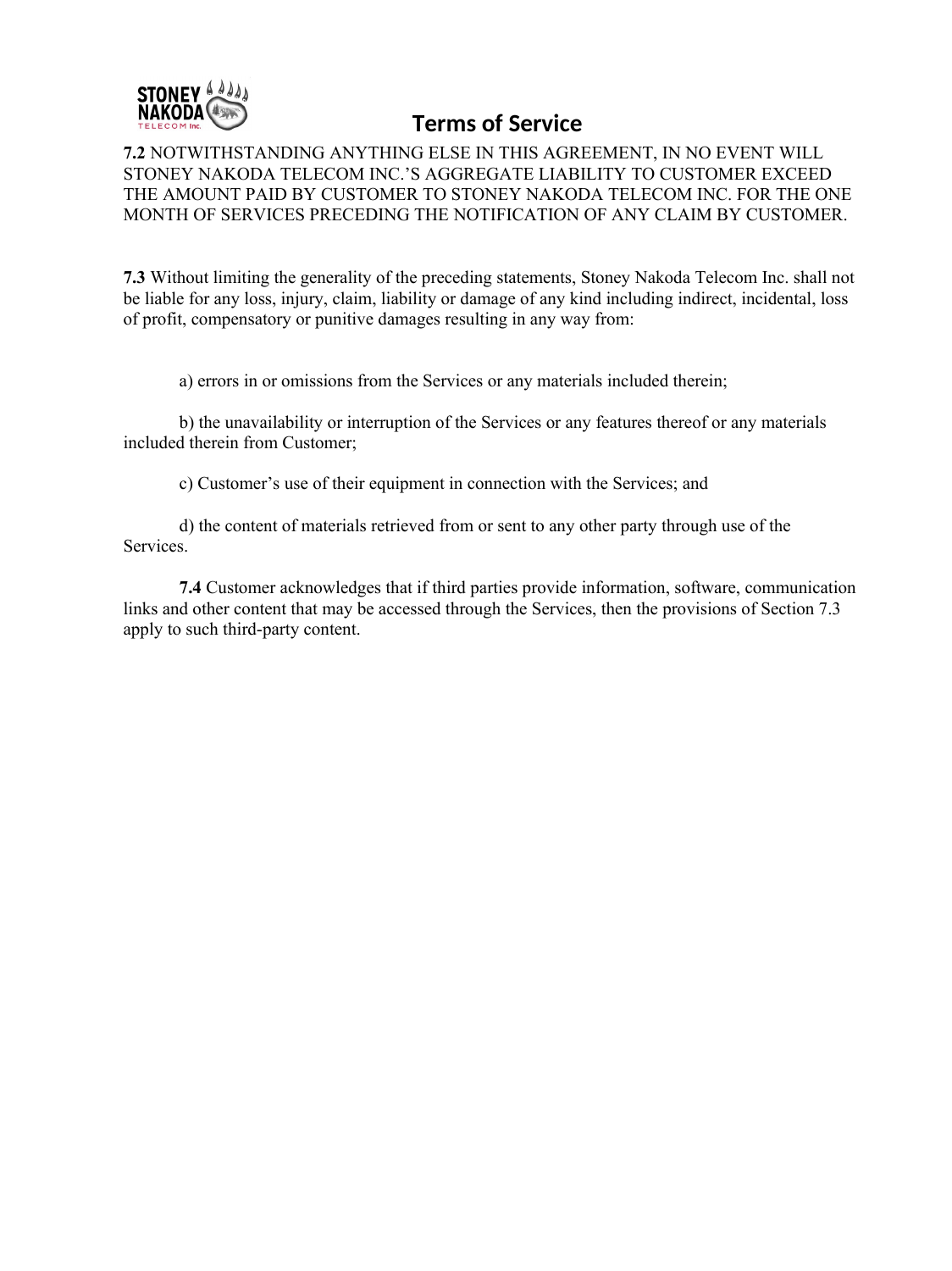

# **SCHEDULE A**

# **SERVICES AND LOCATION**

Services to be provided:

One (1) system to each of the specified locations identified below:

The contracted service plan

The systems are to be located in the following specified locations:

Customer address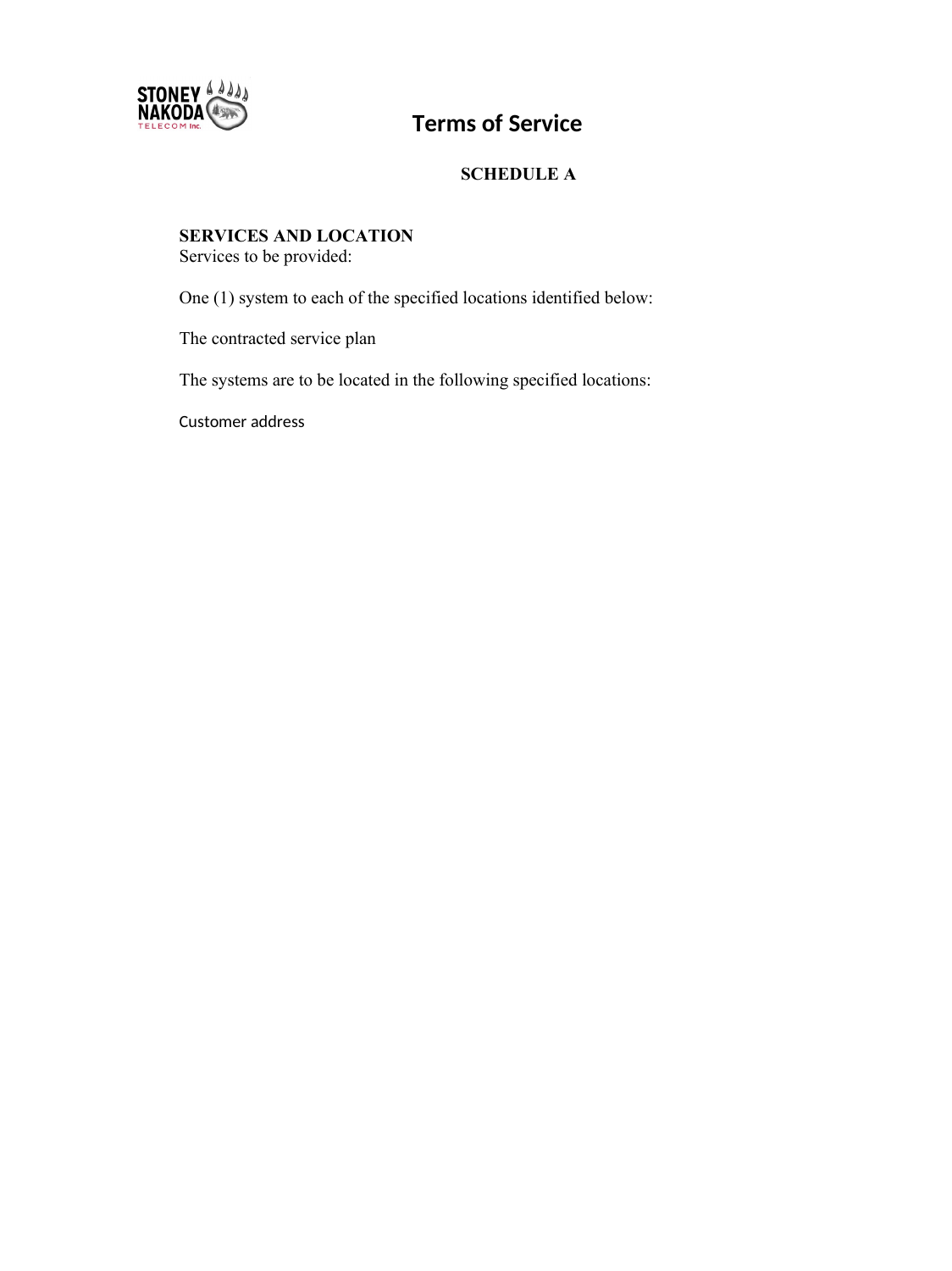

## **SCHEDULE B**

#### **SERVICE GUARANTEE**

The Services will be performed in a manner consistent with the following service deliverables (the "**Service Deliverables**") measurements and the corresponding remedies are set forth below:

#### **Bandwidth**

#### **Measure Remedy**

Bandwidth is defined as the rate of data transfer measured in megabits per second ("**Mbps**"). Services will be measured between the Customer facility and the Stoney Nakoda Telecom Inc.'s core.

If the Services Package do not meet 90% or exceed the Service Deliverable specified below, this will be considered a degradation of service.

Cottage Club 30 Mbps Up/Down Eastern Slopes 50 Mbps Up/Down Bearspaw 100 Mbps Up/Down Mountain 1000 Mbps Up/Down

• Customer account will be credited a prorated amount of its monthly recurring charge ("**MRC"**) for the hours in the month in which the degradation occurred per the Customer Outage Credit Schedule below. Credits apply to only that portion of the Customer's bill that relates to the affected Services at the affected **location** 

• In no month shall Customer be credited more than the MRC for the affected Services at the affected location (inclusive of any other credits)

• If Customer refuses to let the Stoney Nakoda Telecom Inc. take the circuit down for testing purposes, the Services will be deemed available and as such not eligible for a credit.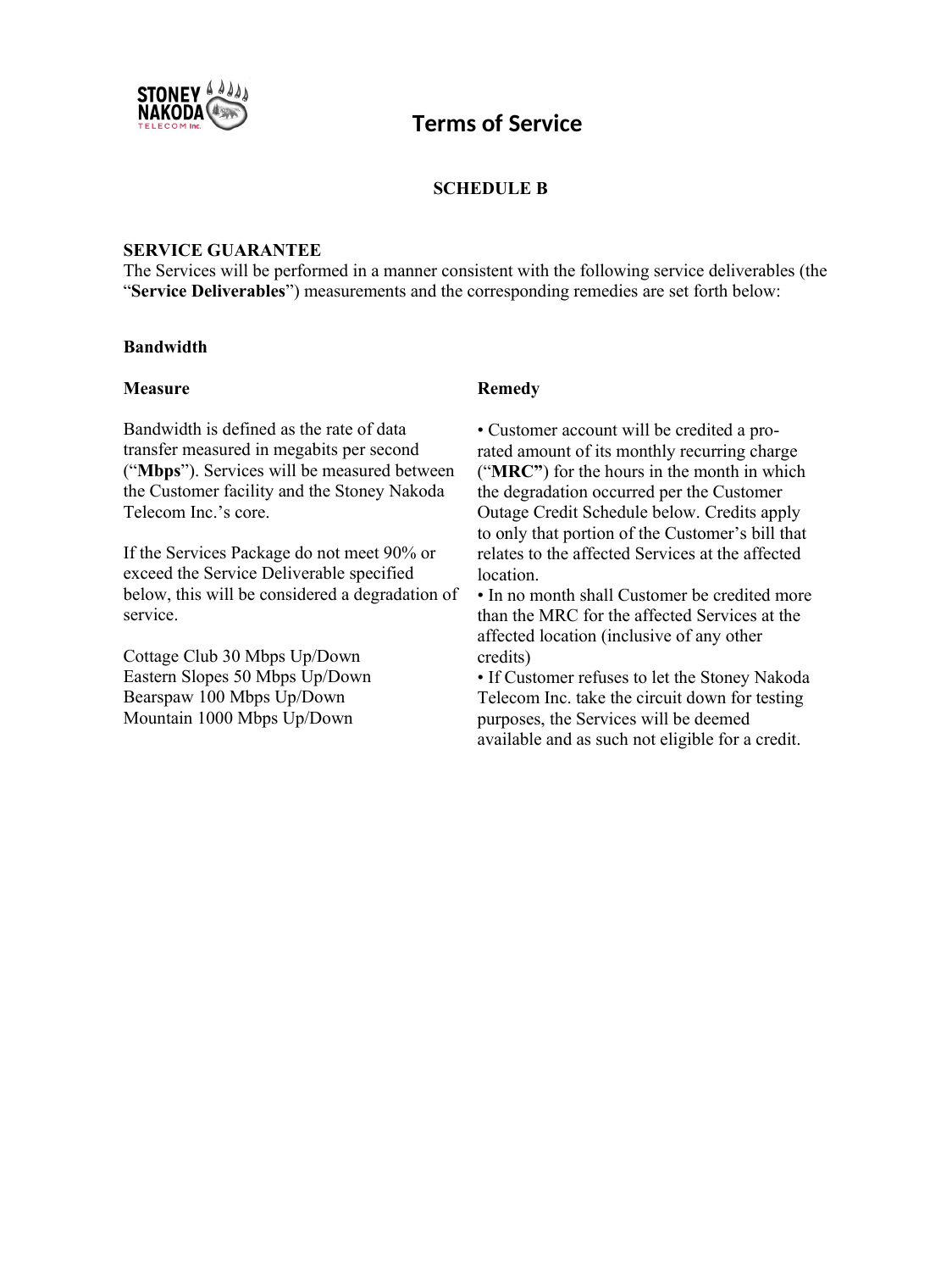

### **Availability**

#### **Measure Remedy**

Network availability is defined as the minutes of uptime over the calendar month during which the Services are available to transport packets.

Outage shall be defined as an interruption to Availability by fault of the Stoney Nakoda Telecom Inc. If the Services do not meet or exceed the Service Deliverables specified below, this will be considered an outage. **99.9%** 

• Customer account will be credited with the percentage of their MRC for the month in which the outage occurred in accordance with the Customer Outage Credit Schedule below Credits apply to only that portion of the Customer's bill that relates to the affected Services at the affected location.

• In no month shall Customer be credited more than the MRC for the affected Services at the affected location (inclusive of any other credits)

• If Customer refuses to let the Stoney Nakoda Telecom Inc. take the circuit down for testing purposes, the Services will be deemed available and as such not eligible for a credit.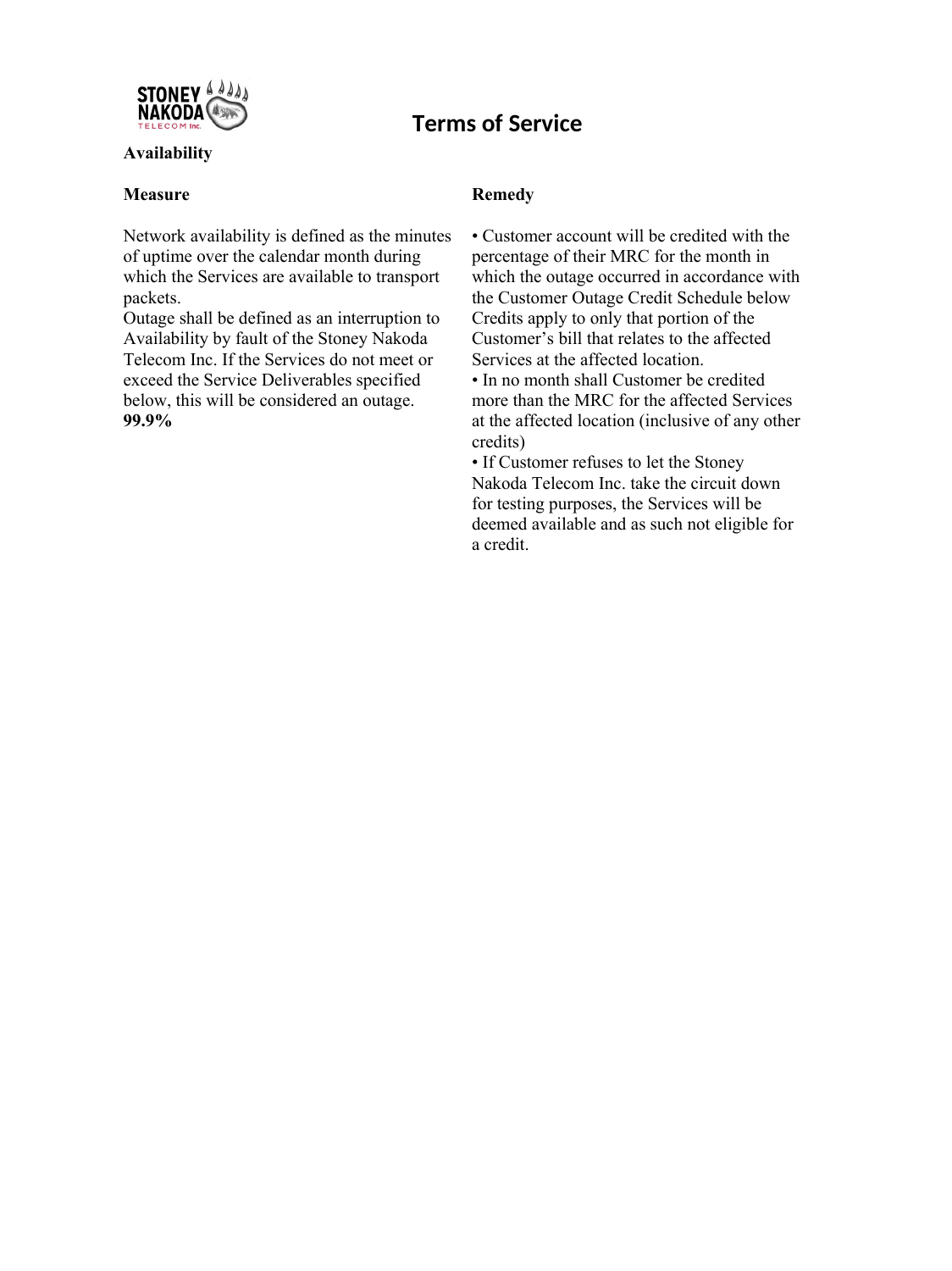

## **Latency**

## **Measure Remedy**

Latency shall be defined as the mean roundtrip time delay between any two of the Stoney Nakoda Telecom Inc.'s core. Latency applies to the Services as specified below. **50ms** 

• If average latency exceeds the Latency measure specified to the left, circuits will be considered unavailable. Customer's account will be credited a pro-rated amount of its MRC for the hours in the month in which the degradation occurred per the Customer Outage Credit Schedule below.

• In no month shall Customer be credited more than the MRC for the affected Services at the affected location (inclusive of any other credits).

• If Customer refuses to let the Stoney Nakoda Telecom Inc. take the circuit down for testing purposes, the Services will be deemed available and as such not eligible for a credit.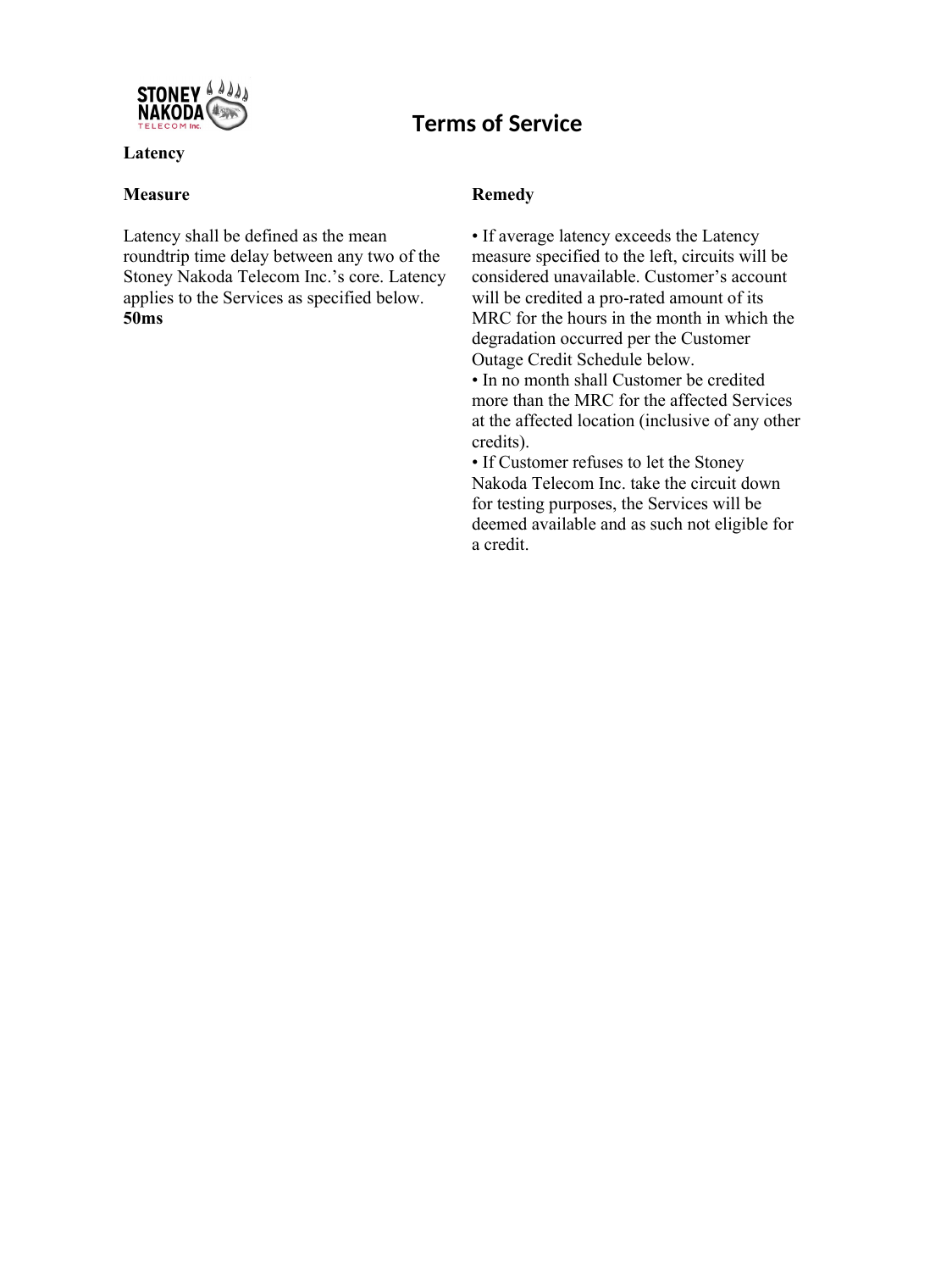

### **Latency Testing Procedures**

Baseline latency will be established via testing during Customer network turn-up and acceptance. Results will be shared with Customers at their request. If, at any time, the Customer feels that latency is exceeding this baseline, latency testing can be requested.

As latency testing is intrusive, the Customer circuit(s) in question will need to be made unavailable to facilitate the testing. When a Customer requests latency testing, credits will be applied to the Customer's account if testing shows latency is more than the measure identified above. If after testing the Stoney Nakoda Telecom Inc. finds latency figures are substantially consistent with the measure above, no credits will apply and the Customer may be subject to testing charges.

| <b>Customer Outage Credit</b><br><b>Schedule Service Outage</b><br>during Calendar Month | <b>Service Availability</b><br>during Calendar Month | <b>Credit Amount of</b><br><b>Monthly Recurring</b><br><b>Charges (MRC)</b> for<br><b>Unprotected Services</b> |
|------------------------------------------------------------------------------------------|------------------------------------------------------|----------------------------------------------------------------------------------------------------------------|
| $0 - 0.75$ hours                                                                         | $100\% <$ Availability><br>99.9%                     | \$0 credit                                                                                                     |
| $0.75 - 3.5$ hours                                                                       | $99.9\% <$ Availability><br>99.5%                    | 5% of MRC for affected<br><b>Services</b>                                                                      |
| $3.5 - 9.5$ hours                                                                        | $99.5\% <$ Availability><br>98.7%                    | 10% of MRC for affected<br><b>Services</b>                                                                     |
| $9.5 - 14.5$ hours                                                                       | $98.7\% <$ Availability > 98%                        | 20% of MRC for affected<br><b>Services</b>                                                                     |
| $14.5 - 17$ hours                                                                        | $98\% <$ Availability > 97.7%                        | 30% of MRC for affected<br><b>Services</b>                                                                     |
| $17 - 24$ hours                                                                          | $97.7\% <$ Availability><br>96.7%                    | 50% of MRC for affected<br>Services                                                                            |
| $24 + hours$                                                                             | Availability $< 96.7\%$                              | 100% of MRC for affected<br>Services                                                                           |